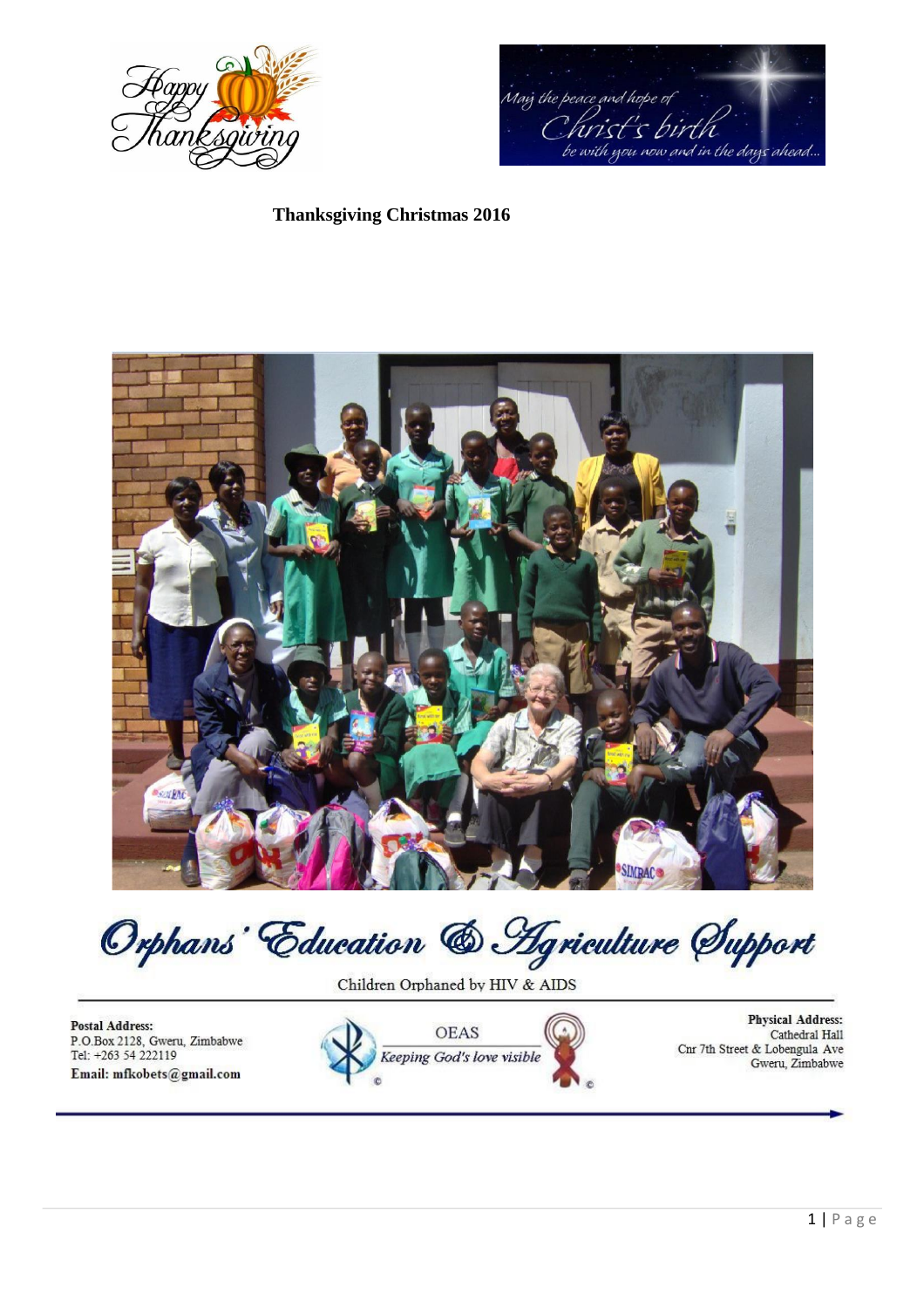**This has been a year of firsts. In Zimbabwe we have had a devastating drought in the last part of 2015 thru early 2016. Then in May we had snow....a first and located in an area called Lower Gweru. People had not seen such cold and resulting sleet that turned to snow. This was tough on animals and people, and grass or old roofs collapsed. Where you live there are a number of "firsts" as well. Most are disturbing and hard to accept.**

**This Advent and Christmas time we have events to ponder, and realize that we are not in control all the time, and subject to changes that are challenging and beyond understanding.**

**For our Orphans Education and Agriculture Support (OEAS) program, we set up two emergency strategies to handle drought and freaky snow. We called both and named them CHOP CHOP BASKET. chop chop being slang for "hurry up"....and "basket" meaning items to help orphans and their guardians get thru the tough times. It is not our purpose to handle "relief" but when none is forthcoming from other places, we step in if necessary. So supplying corn (from Zambia) to grind and sugar beans for food and old clothing that could be layered and warming, became necessities.**

**A school and some individuals in Zimbabwe supplied used clothing. Archbishop Romero was a bishop in Central America who came to the aid of those in need the most. We made him our intercessor.**



**Beneficiaries of the Chop-chop (guidance and parents of the OEAS beneficiaries)**

**On 26 May Gweru in the Midlands had cold winter weather, turning to rain. Lightning lit up the sky, and during the night rain turned to sleet, and sleet turned to snow. By morning homesteads were covered in this rural area, thatched roofs were destroyed, chickens and goats and calves were weaked, or dead. Cattle are weak and a few died. People of course are not prepared for such low temps , sleet and snow are unheard of. It was the first time.**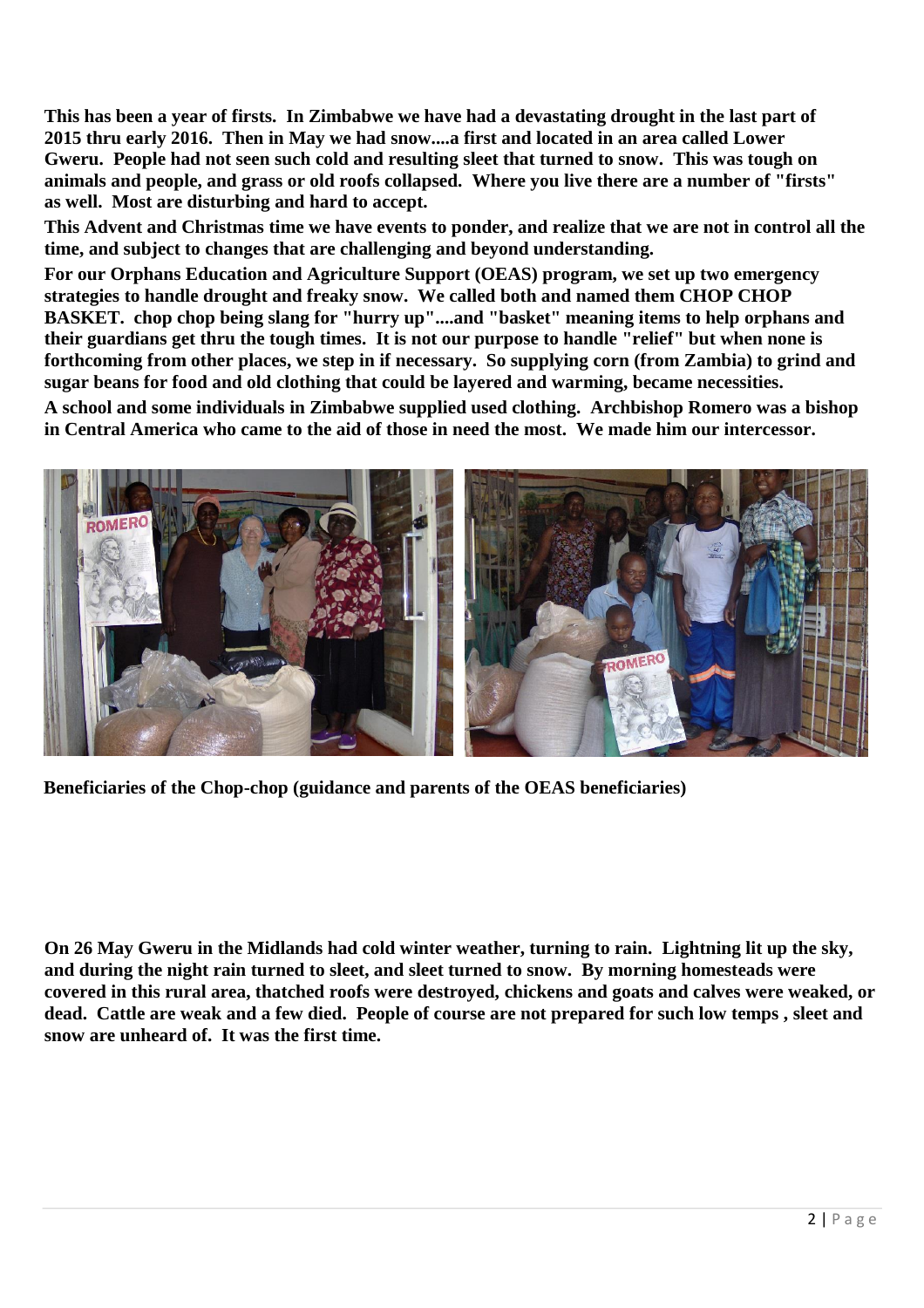

**The photo shows snow as it was melting, one homestead in Maboleni village in lower Gweru and the snow around the farm, on the fence line, and dirt road. Donkey cart parked on the far left under the tree .Boys and girls who are part of Orphans Education and Agriculture Support who live in this area have suffered first hand. They have learned to cope with the 2015 and early 2016 intense heat & drought, and now this.**

**It has been an experience that few of our Maryknoll sisters in Africa have seen, if any. Have any of our readers with African experience seen snow, excluding Mt. Kilimanjaro (where the snow is quickly melting)?.**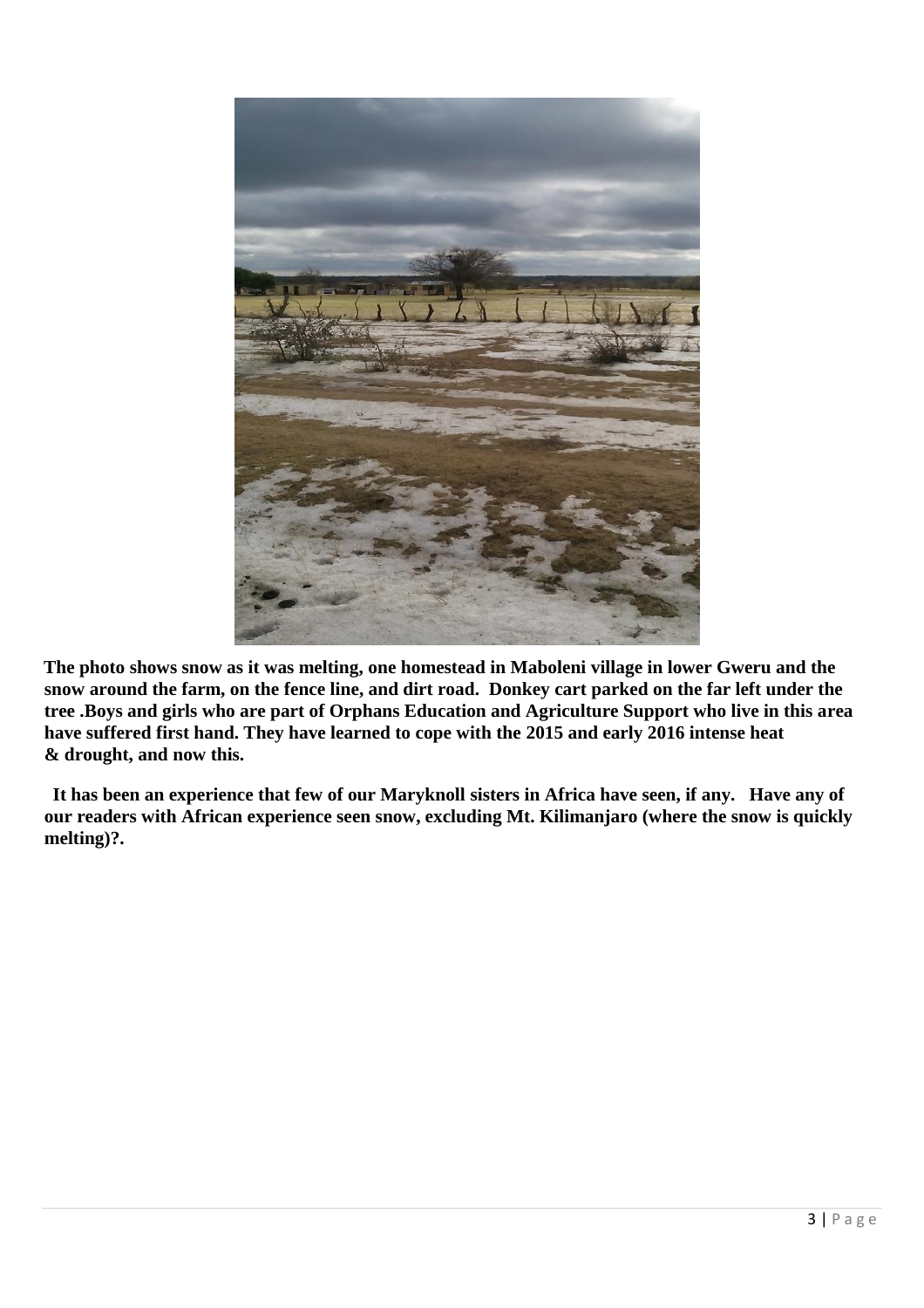## **Drought in Zaka,Zimbabwe**





**Since October 2015, a month when the rain starts, the region experienced unprecedented heat wave, temperature soaring as high as 42 degrees Celsius. The heat wave persisted into November and December and early January 2016, months which traditionally are peak rainfall. Only a few drops were received.**

**We now get ready for the rainy season (we hope) and are purchasing seed for field and garden. The orphans will plant and harvest, and set aside what is needed for the year. We ask that they set aside some of it to give to OEAS to help those kids who face greater hunger.**

**Deepening wells is a priority and not easy to do, but efforts are made to help the grandparents and guardians who are raising their orphans in the family.**

**There have been many times when I am asked questions about why so many problems exist in Zimbabwe...lack of water, short supplies of electricity, and corruption from the top on down in handling natural resources as well.. Do we have a washing machine? No. If we did there wouldn't be enough water or electricity to run it. In all areas of using water for example, we have to conserve. Also, local people with no jobs can do hand work, get paid, in a 90 % unemployment environment.**